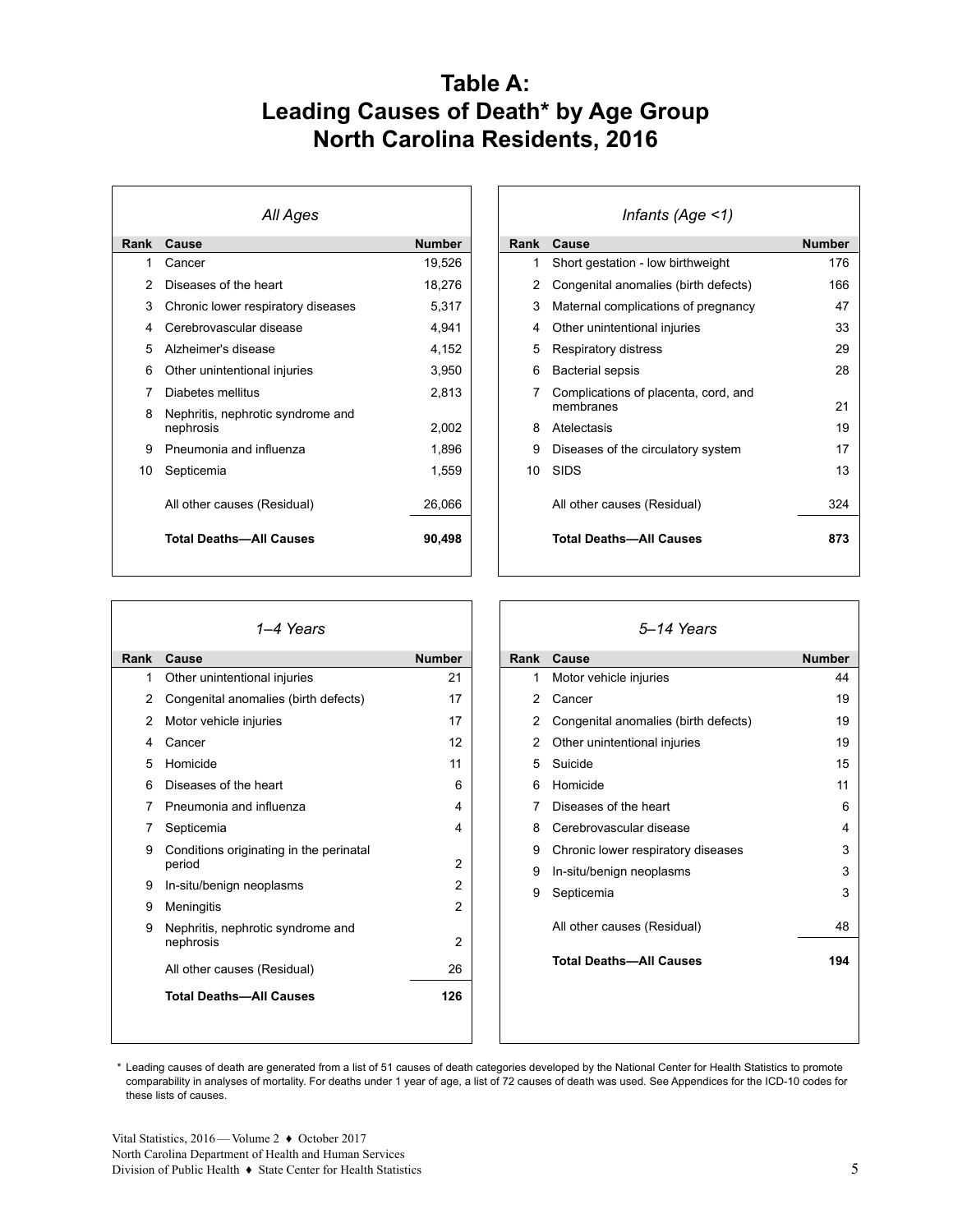### Table A: (cont.) **Leading Causes of Death\* by Age Group North Carolina Residents, 2016**

| 15–24 Years |                                       |               |
|-------------|---------------------------------------|---------------|
| Rank        | Cause                                 | <b>Number</b> |
| 1           | Motor vehicle injuries                | 280           |
| 2           | Other unintentional injuries          | 226           |
| 3           | Homicide                              | 178           |
| 4           | Suicide                               | 173           |
| 5           | Cancer                                | 44            |
| 6           | Diseases of the heart                 | 29            |
| 7           | Diabetes mellitus                     | 14            |
| 8           | Congenital anomalies (birth defects)  | 8             |
| 8           | Pregnancy, childbirth, and puerperium | 8             |
| 10          | Chronic lower respiratory diseases    | 7             |
|             | All other causes (Residual)           | 140           |
|             | <b>Total Deaths-All Causes</b>        | 1,107         |
|             |                                       |               |
|             |                                       |               |

| 25–44 Years |                                   |               |
|-------------|-----------------------------------|---------------|
| Rank        | Cause                             | <b>Number</b> |
| 1           | Other unintentional injuries      | 1,080         |
| 2           | Motor vehicle injuries            | 491           |
| 3           | Cancer                            | 478           |
| 4           | Diseases of the heart             | 454           |
| 5           | Suicide                           | 421           |
| 6           | Homicide                          | 323           |
| 7           | Diabetes mellitus                 | 113           |
| 8           | Chronic liver disease & cirrhosis | 104           |
| 9           | Cerebrovascular disease           | 75            |
| 10          | Septicemia                        | 52            |
|             | All other causes (Residual)       | 951           |
|             | <b>Total Deaths-All Causes</b>    | 4,542         |
|             |                                   |               |

| 45–64 Years |                                                |               |  |
|-------------|------------------------------------------------|---------------|--|
| Rank        | Cause                                          | <b>Number</b> |  |
| 1           | Cancer                                         | 5,476         |  |
| 2           | Diseases of the heart                          | 3,635         |  |
| 3           | Other unintentional injuries                   | 1,041         |  |
| 4           | Chronic lower respiratory diseases             | 874           |  |
| 5           | Diabetes mellitus                              | 814           |  |
| 6           | Chronic liver disease & cirrhosis              | 650           |  |
| 7           | Cerebrovascular disease                        | 648           |  |
| 8           | Suicide                                        | 511           |  |
| 9           | Motor vehicle injuries                         | 422           |  |
| 10          | Nephritis, nephrotic syndrome and<br>nephrosis | 372           |  |
|             | All other causes (Residual)                    | 4,369         |  |
|             | <b>Total Deaths-All Causes</b>                 | 18,812        |  |

| Ages 65 and Over |                                                |               |
|------------------|------------------------------------------------|---------------|
| Rank             | Cause                                          | <b>Number</b> |
| 1                | Diseases of the heart                          | 14,136        |
| 2                | Cancer                                         | 13,496        |
| 3                | Chronic lower respiratory diseases             | 4,385         |
| 4                | Cerebrovascular disease                        | 4,207         |
| 5                | Alzheimer's disease                            | 4,113         |
| 6                | Diabetes mellitus                              | 1,871         |
| 7                | Nephritis, nephrotic syndrome and<br>nephrosis | 1,590         |
| 8                | Pneumonia and influenza                        | 1,550         |
| 9                | Other unintentional injuries                   | 1,530         |
| 10               | Septicemia                                     | 1,151         |
|                  | All other causes (Residual)                    | 16,815        |
|                  | <b>Total Deaths-All Causes</b>                 | 64,844        |
|                  |                                                |               |

\* Leading causes of death are generated from a list of 51 causes of death categories developed by the National Center for Health Statistics to promote comparability in analyses of mortality. For deaths under 1 year of age, a list of 72 causes of death was used. See Appendices for the ICD-10 codes for these lists of causes.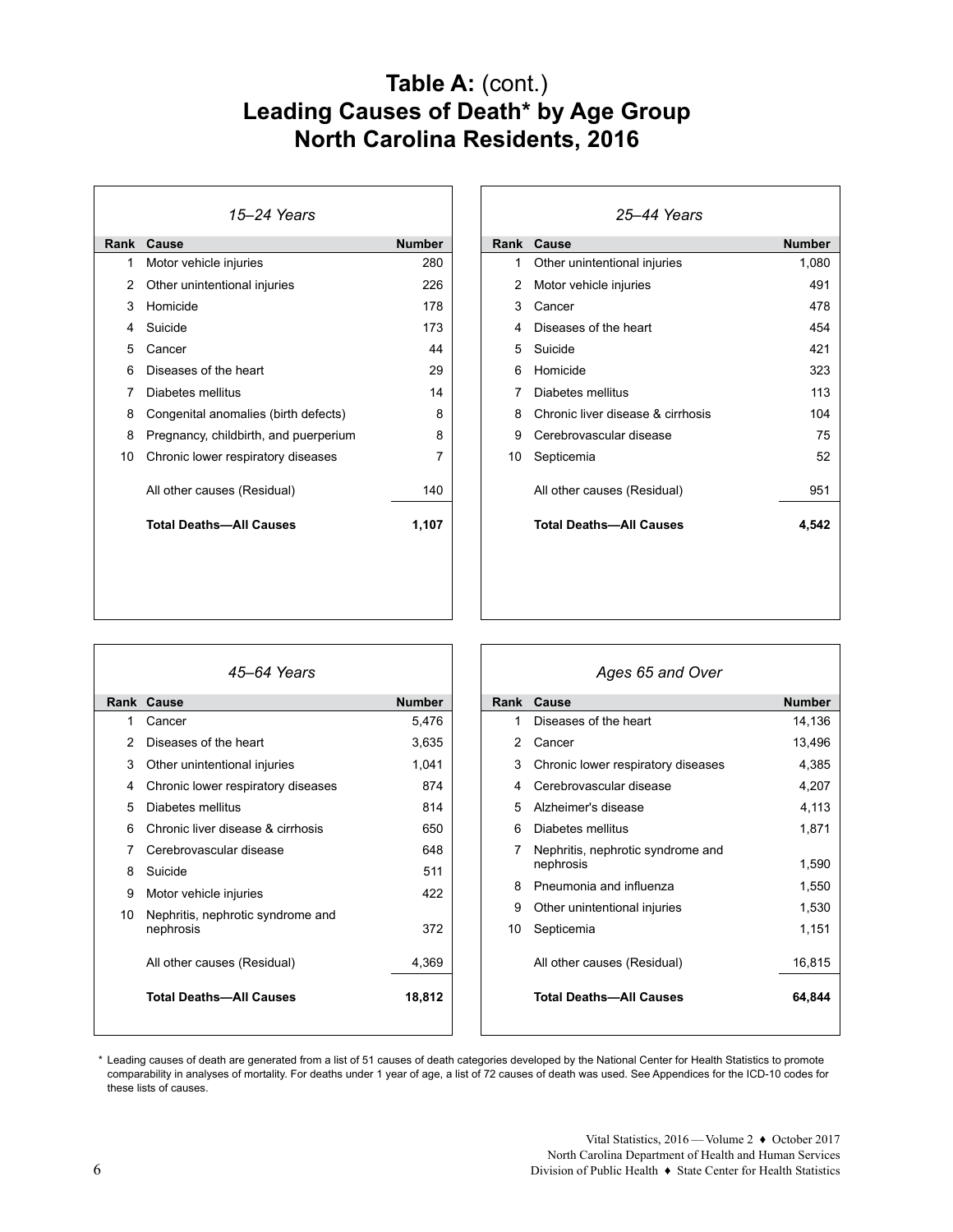### **Table B: Leading Causes of Death by Race\* North Carolina Residents, 2016**

*Note: Hispanic and Non-Hispanic deaths are in Table D on page 8.*

| White, Non-Hispanic |                                                |               |  |
|---------------------|------------------------------------------------|---------------|--|
| Rank                | Cause                                          | <b>Number</b> |  |
| 1                   | Cancer                                         | 14,795        |  |
| 2                   | Diseases of the heart                          | 14,013        |  |
| 3                   | Chronic lower respiratory diseases             | 4,660         |  |
| 4                   | Cerebrovascular disease                        | 3,673         |  |
| 5                   | Alzheimer's disease                            | 3,472         |  |
| 6                   | Other unintentional injuries                   | 3,237         |  |
| 7                   | Diabetes mellitus                              | 1.759         |  |
| 8                   | Pneumonia and influenza                        | 1,478         |  |
| 9                   | Nephritis, nephrotic syndrome and<br>nephrosis | 1,285         |  |
| 10.                 | Suicide                                        | 1,175         |  |
|                     | All other causes (Residual)                    | 19,319        |  |
|                     | <b>Total Deaths-All Causes</b>                 | 68,866        |  |

| African American, Non-Hispanic |                                                |               |
|--------------------------------|------------------------------------------------|---------------|
| Rank                           | Cause                                          | <b>Number</b> |
| 1                              | Cancer                                         | 4,055         |
| $\mathcal{P}$                  | Diseases of the heart                          | 3,769         |
| 3                              | Cerebrovascular disease                        | 1,111         |
| 4                              | Diabetes mellitus                              | 936           |
| 5                              | Nephritis, nephrotic syndrome and<br>nephrosis | 659           |
| 6                              | Alzheimer's disease                            | 590           |
| 7                              | Chronic lower respiratory diseases             | 572           |
| 8                              | Other unintentional injuries                   | 541           |
| 9                              | Homicide                                       | 427           |
| 10                             | Septicemia                                     | 412           |
|                                | All other causes (Residual)                    | 5,512         |
|                                | <b>Total Deaths-All Causes</b>                 | 18,584        |

|      | American Indian, Non-Hispanic       |               |
|------|-------------------------------------|---------------|
| Rank | Cause                               | <b>Number</b> |
| 1    | Cancer                              | 213           |
| 2    | Diseases of the heart               | 188           |
| 3    | Other unintentional injuries        | 49            |
| 4    | Alzheimer's disease                 | 43            |
| 5    | Diabetes mellitus                   | 41            |
| 6    | Chronic lower respiratory diseases  | 39            |
| 7    | Cerebrovascular disease             | 32            |
| 7    | Motor vehicle injuries              | 32            |
| 9    | Chronic liver disease and cirrhosis | 25            |
| 9    | Homicide                            | 25            |
|      | All other causes (Residual)         | 240           |
|      | <b>Total Deaths-All Causes</b>      | 927           |
|      |                                     |               |

### *All Other Races, Non-Hispanic*

|   | <b>Rank Cause</b>                                 | <b>Number</b> |
|---|---------------------------------------------------|---------------|
| 1 | Cancer                                            | 183           |
| 2 | Diseases of the heart                             | 115           |
| 3 | Cerebrovascular disease                           | 59            |
| 4 | Suicide                                           | 35            |
| 5 | Other unintentional injuries                      | 32            |
| 6 | Diabetes mellitus                                 | 28            |
| 7 | Chronic lower respiratory diseases                | 21            |
| 7 | Motor vehicle injuries                            | 21            |
| 9 | Alzheimer's disease                               | 17            |
| 9 | Conditions originating in the perinatal<br>period | 17            |
|   | All other causes (Residual)                       | 234           |
|   | <b>Total Deaths-All Causes</b>                    | 762           |
|   |                                                   |               |

 \* Caution should be taken when comparing the number of deaths across racial groupings. Population size varies considerably from one racial group to another. The number of deaths for each group is to a large extent a reflection of that population size.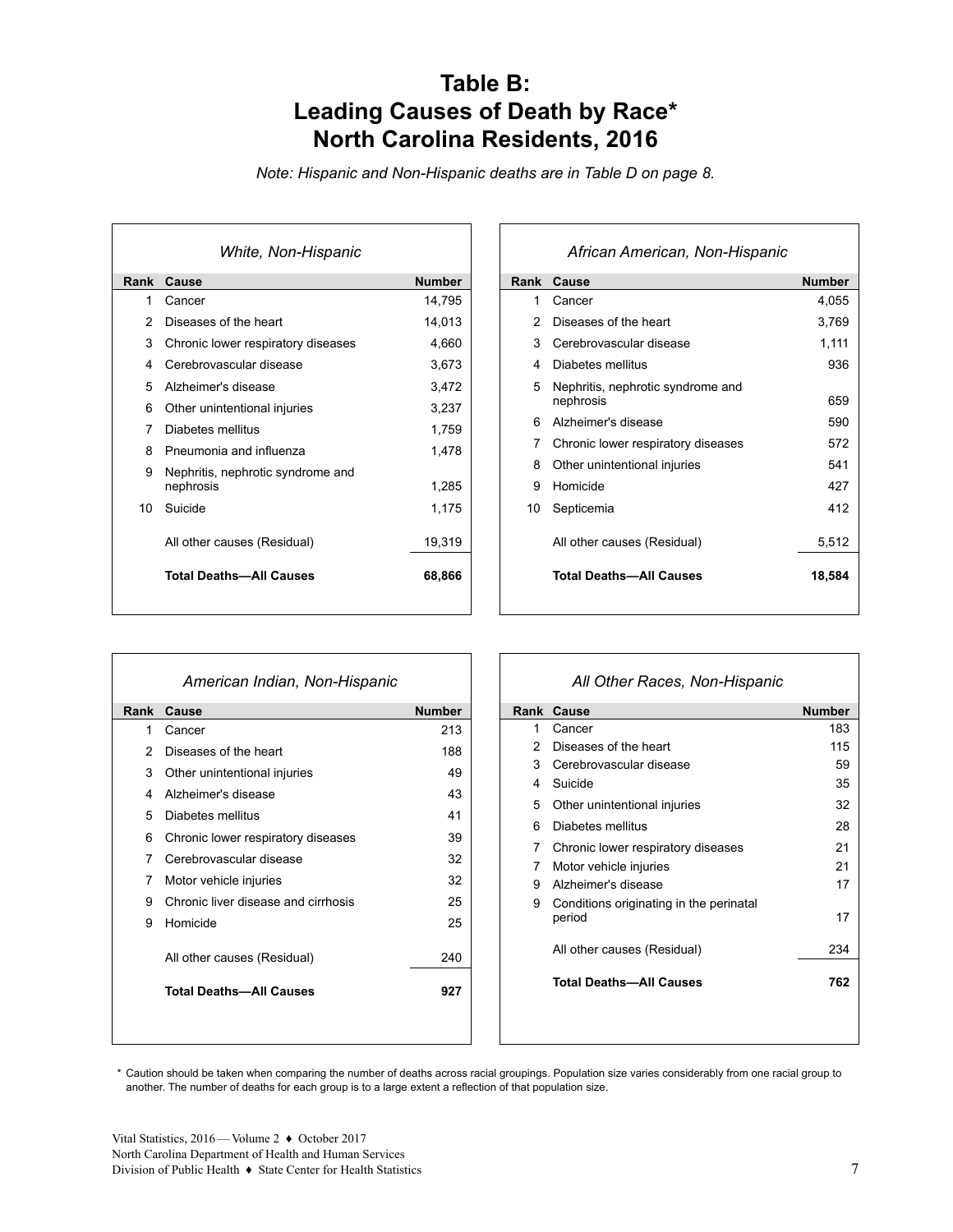## **Table C: Leading Causes of Death by Sex North Carolina Residents, 2016**

| Female |                                                |               |  |  |
|--------|------------------------------------------------|---------------|--|--|
| Rank   | Cause                                          | <b>Number</b> |  |  |
| 1      | Cancer                                         | 9,174         |  |  |
| 2      | Diseases of the heart                          | 8,414         |  |  |
| 3      | Alzheimer's disease                            | 2,953         |  |  |
| 4      | Cerebrovascular disease                        | 2,843         |  |  |
| 5      | Chronic lower respiratory diseases             | 2,800         |  |  |
| 6      | Other unintentional injuries                   | 1,613         |  |  |
| 7      | Diabetes mellitus                              | 1,303         |  |  |
| 8      | Nephritis, nephrotic syndrome and<br>nephrosis | 1,023         |  |  |
| 9      | Pneumonia and influenza                        | 1,018         |  |  |
| 10     | Septicemia                                     | 845           |  |  |
|        | All other causes (Residual)                    | 12,901        |  |  |
|        | <b>Total Deaths-All Causes</b>                 | 44,887        |  |  |

| Male |                                                |               |  |  |
|------|------------------------------------------------|---------------|--|--|
| Rank | Cause                                          | <b>Number</b> |  |  |
| 1    | Cancer                                         | 10,352        |  |  |
| 2    | Diseases of the heart                          | 9,862         |  |  |
| 3    | Chronic lower respiratory diseases             | 2,517         |  |  |
| 4    | Other unintentional injuries                   | 2,337         |  |  |
| 5    | Cerebrovascular disease                        | 2,098         |  |  |
| 6    | Diabetes mellitus                              | 1,510         |  |  |
| 7    | Alzheimer's disease                            | 1,199         |  |  |
| 8    | Motor vehicle injuries                         | 1.086         |  |  |
| 9    | Suicide                                        | 1,014         |  |  |
| 10   | Nephritis, nephrotic syndrome and<br>nephrosis | 979           |  |  |
|      | All other causes (Residual)                    | 12,653        |  |  |
|      | <b>Total Deaths-All Causes</b>                 | 45,607        |  |  |

### **Table D: Leading Causes of Death by Hispanicity North Carolina Residents, 2016**

| Hispanic |                                                   |               |  |  |
|----------|---------------------------------------------------|---------------|--|--|
|          | Rank Cause                                        | <b>Number</b> |  |  |
| 1        | Cancer                                            | 280           |  |  |
| 2        | Diseases of the heart                             | 191           |  |  |
| 3        | Motor vehicle injuries                            | 108           |  |  |
| 4        | Other unintentional injuries                      | 91            |  |  |
| 5        | Cerebrovascular disease                           | 66            |  |  |
| 6        | Conditions originating in the perinatal<br>period | 64            |  |  |
| 7        | Diabetes mellitus                                 | 49            |  |  |
| 8        | Chronic liver disease and cirrhosis               | 43            |  |  |
| 9        | Suicide                                           | 42            |  |  |
| 10       | Congenital anomalies (birth defects)              | 39            |  |  |
|          | All other causes (Residual)                       | 386           |  |  |
|          | <b>Total Deaths-All Causes</b>                    | 1,359         |  |  |

| Non-Hispanic |                                                |               |  |
|--------------|------------------------------------------------|---------------|--|
|              | Rank Cause                                     | <b>Number</b> |  |
| 1            | Cancer                                         | 19,246        |  |
| 2            | Diseases of the heart                          | 18,085        |  |
| 3            | Chronic lower respiratory diseases             | 5,292         |  |
| 4            | Cerebrovascular disease                        | 4,875         |  |
| 5            | Alzheimer's disease                            | 4,122         |  |
| 6            | Other unintentional injuries                   | 3,859         |  |
| 7            | Diabetes mellitus                              | 2.764         |  |
| 8            | Nephritis, nephrotic syndrome and<br>nephrosis | 1,980         |  |
| 9            | Pneumonia and influenza                        | 1,875         |  |
| 10           | Septicemia                                     | 1,541         |  |
|              | All other causes (Residual)                    | 25,500        |  |
|              | <b>Total Deaths-All Causes</b>                 | 89,139        |  |

*NOTE:* Overall totals may not add up to the sum of the individual categories due to records with unknown gender or ethnicity.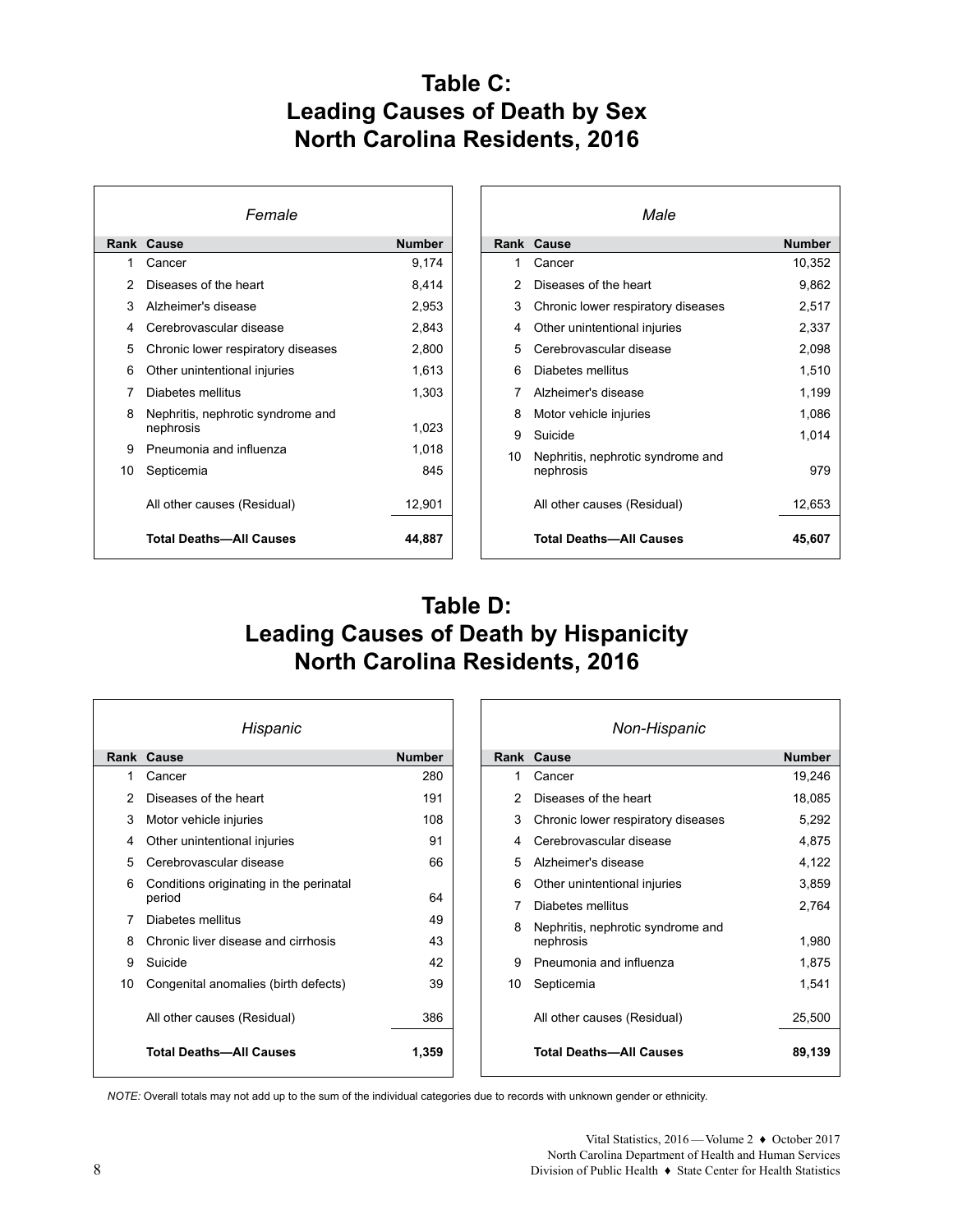# **STATE AND COUNTY MORTALITY TABLES FOR 2016**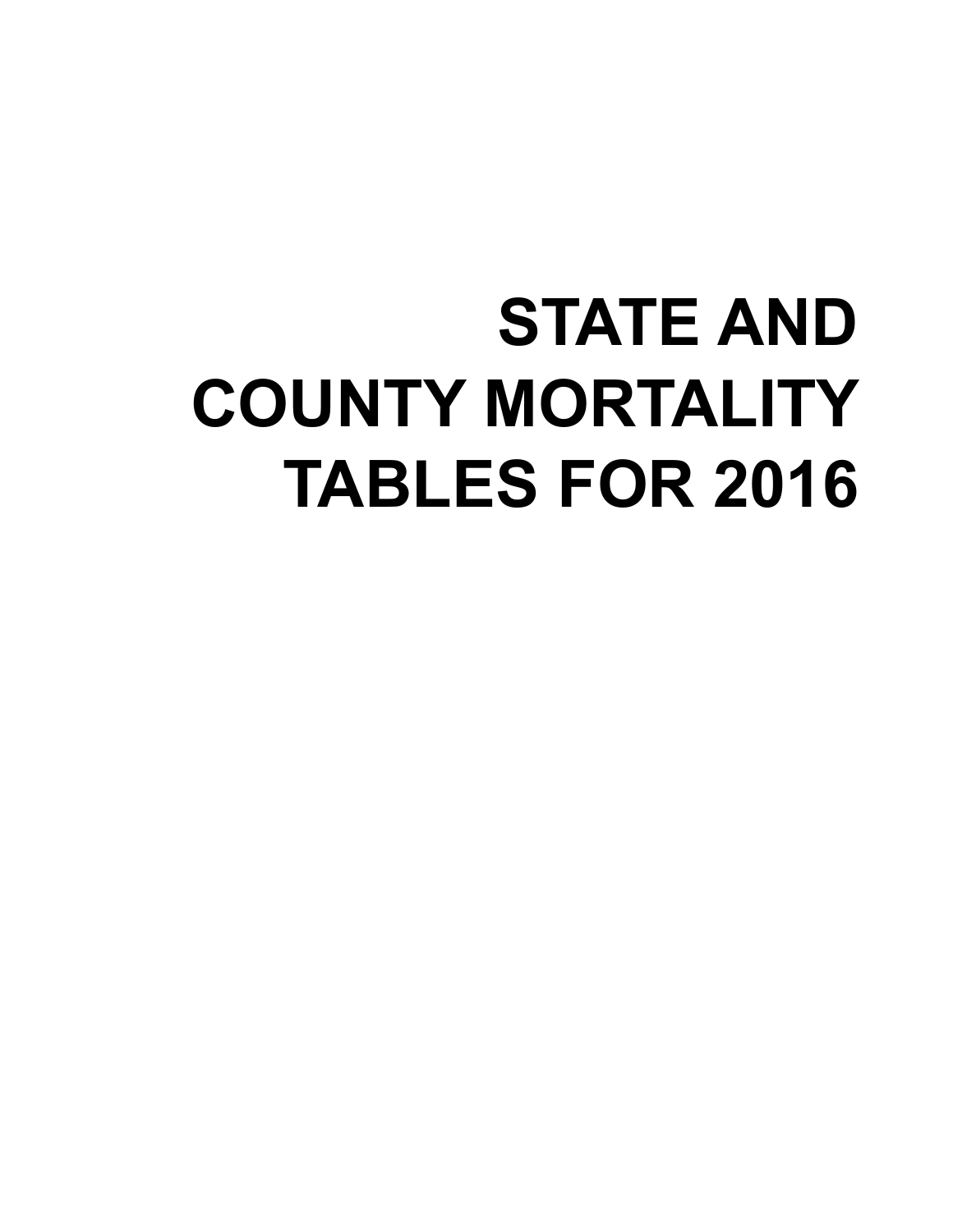# North Carolina Counties North Carolina Counties